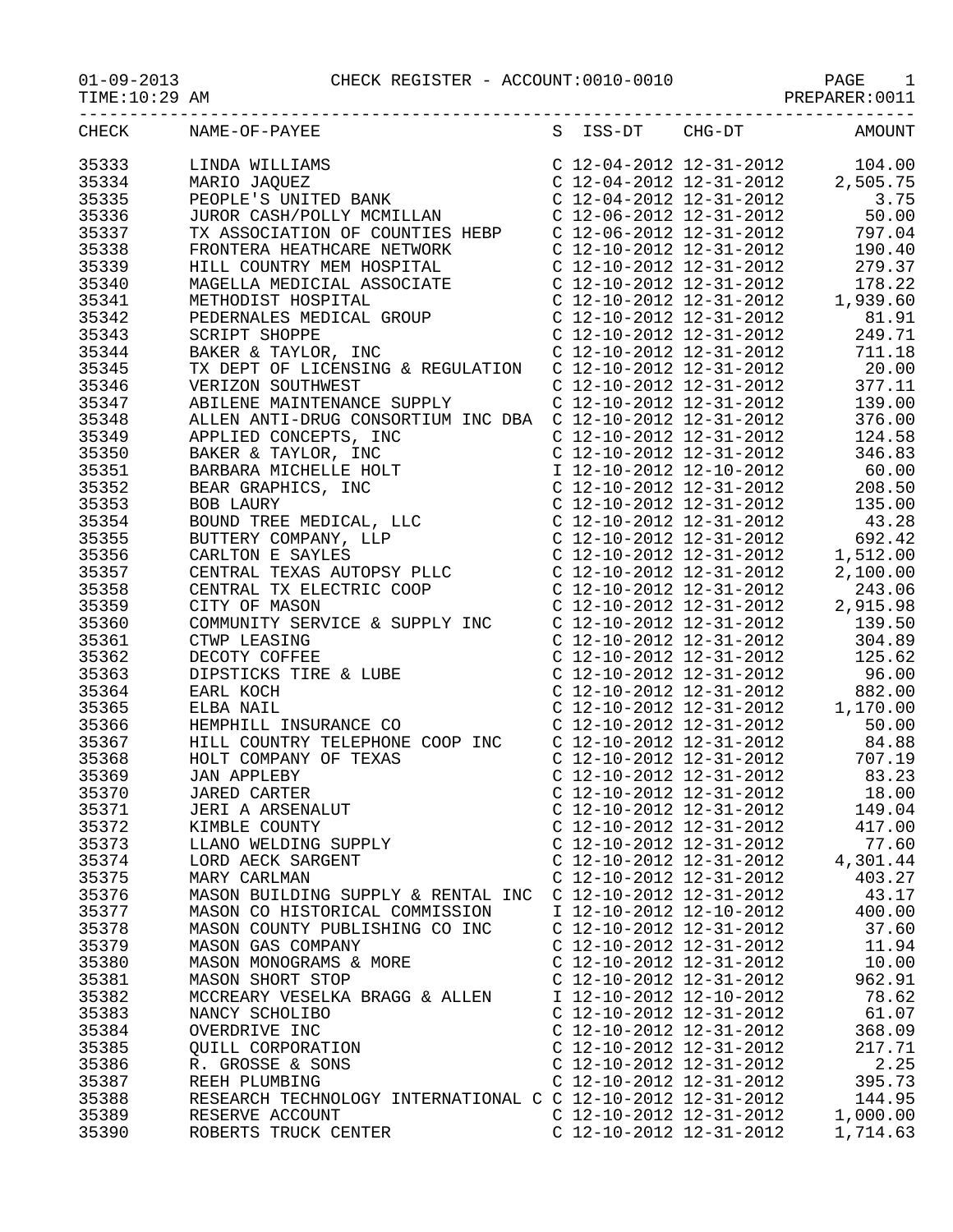| $01 - 09 - 2013$ |  |  |
|------------------|--|--|
|                  |  |  |

| $01 - 09 - 2013$<br>TIME:10:29 AM | CHECK REGISTER - ACCOUNT:0010-0010<br>PAGE<br>PREPARER:0011 |  |
|-----------------------------------|-------------------------------------------------------------|--|
|                                   |                                                             |  |

| CHECK                   | NAME-OF-PAYEE                                                           | S ISS-DT                  | $CHG-DT$ | AMOUNT                                                                                                                                                                        |
|-------------------------|-------------------------------------------------------------------------|---------------------------|----------|-------------------------------------------------------------------------------------------------------------------------------------------------------------------------------|
| 35391                   |                                                                         |                           |          |                                                                                                                                                                               |
| 35392                   |                                                                         |                           |          |                                                                                                                                                                               |
| 35393                   |                                                                         |                           |          |                                                                                                                                                                               |
| 35394                   |                                                                         |                           |          |                                                                                                                                                                               |
| 35395                   |                                                                         |                           |          |                                                                                                                                                                               |
| 35396                   |                                                                         |                           |          |                                                                                                                                                                               |
| 35397                   |                                                                         |                           |          |                                                                                                                                                                               |
| 35398                   |                                                                         |                           |          |                                                                                                                                                                               |
| 35399                   |                                                                         |                           |          |                                                                                                                                                                               |
| 35400                   |                                                                         |                           |          |                                                                                                                                                                               |
| 35401                   |                                                                         |                           |          |                                                                                                                                                                               |
| 35402                   |                                                                         |                           |          |                                                                                                                                                                               |
| 35403                   |                                                                         |                           |          |                                                                                                                                                                               |
|                         |                                                                         |                           |          |                                                                                                                                                                               |
| 35404                   |                                                                         |                           |          |                                                                                                                                                                               |
| 35405                   |                                                                         |                           |          |                                                                                                                                                                               |
| 35406                   |                                                                         |                           |          |                                                                                                                                                                               |
| 35407                   |                                                                         |                           |          |                                                                                                                                                                               |
| 35408                   |                                                                         |                           |          |                                                                                                                                                                               |
| 35409                   |                                                                         |                           |          |                                                                                                                                                                               |
| 35410                   |                                                                         |                           |          |                                                                                                                                                                               |
| 35411                   |                                                                         |                           |          |                                                                                                                                                                               |
| 35412                   |                                                                         |                           |          |                                                                                                                                                                               |
| 35413                   |                                                                         |                           |          |                                                                                                                                                                               |
| 35414                   |                                                                         |                           |          |                                                                                                                                                                               |
| 35415                   |                                                                         |                           |          |                                                                                                                                                                               |
| 35416                   |                                                                         |                           |          |                                                                                                                                                                               |
| 35417                   |                                                                         |                           |          |                                                                                                                                                                               |
| 35418                   |                                                                         |                           |          |                                                                                                                                                                               |
| 35419                   |                                                                         |                           |          |                                                                                                                                                                               |
| 35420                   |                                                                         |                           |          |                                                                                                                                                                               |
| 35421                   |                                                                         |                           |          |                                                                                                                                                                               |
| 35422                   |                                                                         |                           |          |                                                                                                                                                                               |
| 35423                   |                                                                         |                           |          |                                                                                                                                                                               |
| 35424                   |                                                                         |                           |          |                                                                                                                                                                               |
| 35425                   |                                                                         |                           |          |                                                                                                                                                                               |
| 35426                   |                                                                         |                           |          |                                                                                                                                                                               |
| 35427<br>35428<br>35429 | LOCKBOX-DSHS ASBESTOS/<br>LOWE'S PAY AND SAVE INC<br>M. PATRICK MAGUIRE |                           |          | $\left( \begin{array}{ccc} 12 - 20 - 2012 & 12 - 31 - 2012 & 57.00 \\ 12 - 20 - 2012 & 12 - 31 - 2012 & 40.19 \\ 12 - 20 - 2012 & 12 - 31 - 2012 & 70.00 \end{array} \right)$ |
|                         |                                                                         |                           |          |                                                                                                                                                                               |
| 35429                   |                                                                         |                           |          |                                                                                                                                                                               |
| 35430                   | MARIO JAQUEZ                                                            | C 12-20-2012 12-31-2012   |          | 2,505.75                                                                                                                                                                      |
| 35431                   | MASON BUILDING SUPPLY & RENTAL INC                                      | I 12-20-2012 12-20-2012   |          | 99.31                                                                                                                                                                         |
| 35432                   | MASON COUNTY ROAD DEPT                                                  | I 12-20-2012 12-20-2012   |          | 2,885.93                                                                                                                                                                      |
| 35433                   | MCCREARY VESELKA BRAGG & ALLEN                                          | I 12-20-2012 12-20-2012   |          | 1,283.37                                                                                                                                                                      |
| 35434                   | PITNEY BOWES                                                            | C 12-20-2012 12-31-2012   |          | 162.24                                                                                                                                                                        |
| 35435                   | PREMIER METALWERKS                                                      | I 12-20-2012 12-20-2012   |          | 98,362.00                                                                                                                                                                     |
| 35436                   | QUILL CORPORATION                                                       | $C$ 12-20-2012 12-31-2012 |          | 324.75                                                                                                                                                                        |
| 35437                   | SCOTT MERRIMAN                                                          | I 12-20-2012 12-20-2012   |          | 75.00                                                                                                                                                                         |
| 35438                   | SHAIN V. H. CHAPMAN                                                     | I 12-20-2012 12-20-2012   |          | 339.00                                                                                                                                                                        |
| 35439                   | SHELL FLEET PLUS                                                        | C 12-20-2012 12-31-2012   |          | 240.90                                                                                                                                                                        |
| 35440                   | STEPHEN MUTSCHINK                                                       | I 12-20-2012 12-20-2012   |          | 350.00                                                                                                                                                                        |
| 35441                   | TAX ASSESSOR-COLLECTORS ASSN                                            | I 12-20-2012 12-20-2012   |          | 85.00                                                                                                                                                                         |
| 35442                   | TEXAS COMMUNICATIONS                                                    | $C$ 12-20-2012 12-31-2012 |          | 1,200.00                                                                                                                                                                      |
| 35443                   | THOMAS R STARKS                                                         | I 12-20-2012 12-20-2012   |          | 102.79                                                                                                                                                                        |
| 35444                   | VERIZON COMMUNICATIONS                                                  | I 12-20-2012 12-20-2012   |          | 195.04                                                                                                                                                                        |
|                         | VERIZON SOUTHWEST                                                       |                           |          |                                                                                                                                                                               |
| 35445                   |                                                                         | I 12-20-2012 12-20-2012   |          | 539.47                                                                                                                                                                        |
| 35446                   | WARREN CAT                                                              | $C$ 12-20-2012 12-31-2012 |          | 607.10                                                                                                                                                                        |
| 35447                   | XEROX CORPORATION                                                       | C 12-20-2012 12-31-2012   |          | 276.56                                                                                                                                                                        |
| 35448                   | ZESCH & PICKETT                                                         | C 12-20-2012 12-31-2012   |          | 185.00                                                                                                                                                                        |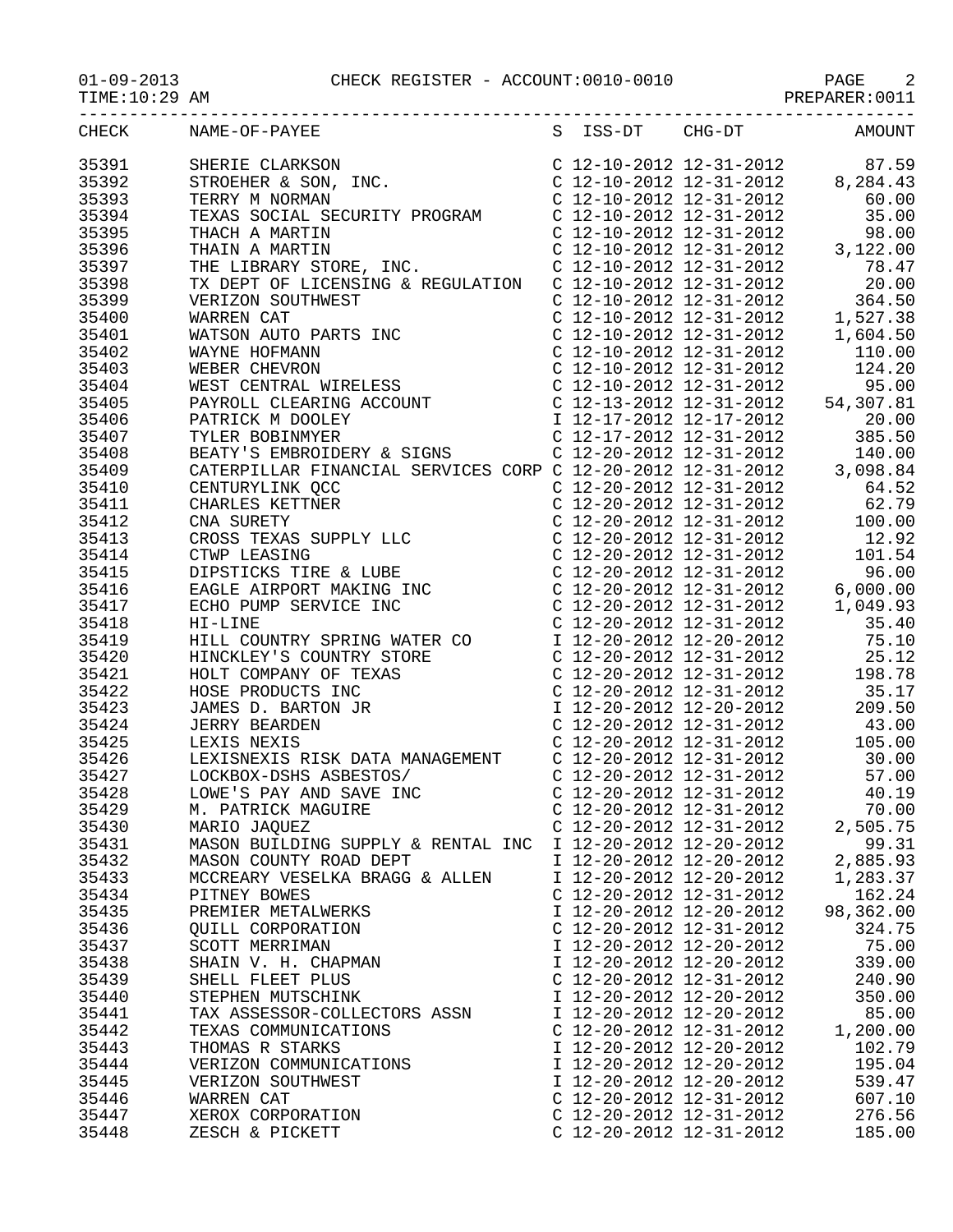| TIME: 10:29 AM |                                                                            |                                                    | PREPARER: 0011                                                                                                                                                                                           |
|----------------|----------------------------------------------------------------------------|----------------------------------------------------|----------------------------------------------------------------------------------------------------------------------------------------------------------------------------------------------------------|
| CHECK          | NAME-OF-PAYEE                                                              | S ISS-DT CHG-DT                                    | <b>AMOUNT</b>                                                                                                                                                                                            |
| 35449          | LUCIO MORA                                                                 |                                                    |                                                                                                                                                                                                          |
| 35450          | PAYROLL CLEARING ACCOUNT                                                   |                                                    | $\begin{array}{cccc} \text{C} & 12\text{--}28\text{--}2012 & 12\text{--}31\text{--}2012 & 1,174.08 \\ \text{C} & 12\text{--}28\text{--}2012 & 12\text{--}31\text{--}2012 & 89\text{,}854.23 \end{array}$ |
| 35451          | TX ASSOCIATION OF COUNTIES HEBP                                            | I 12-31-2012 12-31-2012                            | 797.04                                                                                                                                                                                                   |
|                |                                                                            |                                                    |                                                                                                                                                                                                          |
| 35452          | THOMAS R STARKS                                                            | I 12-31-2012 12-31-2012                            | 1,050.00                                                                                                                                                                                                 |
| 35453          | CAPITAL ONE BANK (USA) N.A.                                                | I 01-03-2013 01-03-2013                            | 2,235.36                                                                                                                                                                                                 |
| 35454          | DARBY TITLE INC                                                            | I 01-03-2013 01-03-2013                            | 9.00                                                                                                                                                                                                     |
| 35455          | MASON COUNTY TITLE COMPANY                                                 | I 01-03-2013 01-03-2013                            | 8.00                                                                                                                                                                                                     |
| 35456          | BRADY IMPLEMENT CO                                                         | I 01-04-2013 01-04-2013                            | 120.57                                                                                                                                                                                                   |
| 35457          | DIPSTICKS TIRE & LUBE                                                      | I 01-04-2013 01-04-2013                            | 35.00                                                                                                                                                                                                    |
| 35458          | LLANO WELDING SUPPLY                                                       | I 01-04-2013 01-04-2013                            | 95.40                                                                                                                                                                                                    |
| 35459          | ROBERTS TRUCK CENTER                                                       | I 01-04-2013 01-04-2013                            | 55.54                                                                                                                                                                                                    |
| 35460          | VERIZON SOUTHWEST                                                          | $\frac{1}{1}$ 01-04-2013 01-04-2013                | 183.28                                                                                                                                                                                                   |
| 35461          | WATSON AUTO PARTS INC                                                      | I 01-04-2013 01-04-2013                            | 583.98                                                                                                                                                                                                   |
| 35462          | WEST CENTRAL WIRELESS                                                      | I 01-04-2013 01-04-2013                            | 95.00                                                                                                                                                                                                    |
| 35463          | <b>TCEO</b>                                                                | I 01-07-2013 01-07-2013                            | 200.00                                                                                                                                                                                                   |
| 35464          | VERIZON SOUTHWEST                                                          | I 01-07-2013 01-07-2013                            | 227.28                                                                                                                                                                                                   |
| 35465          | VERIZON SOUTHWEST                                                          | I 01-07-2013 01-07-2013                            | 344.88                                                                                                                                                                                                   |
| 35466          | 72 DEGREES AIR CONDITIONING HEATING I 01-07-2013 01-07-2013                |                                                    | 194.60                                                                                                                                                                                                   |
| 35467          |                                                                            | I 01-07-2013 01-07-2013                            | 566.77                                                                                                                                                                                                   |
|                | DANEK & TAYLOR, INC<br>BOUND TREE MEDICAL, LLC<br>CENTRAL TY ELEGENTS SAAR |                                                    |                                                                                                                                                                                                          |
| 35468          |                                                                            | I 01-07-2013 01-07-2013                            | 19.23                                                                                                                                                                                                    |
| 35469          | CENTRAL TX ELECTRIC COOP                                                   | I 01-07-2013 01-07-2013                            | 284.00                                                                                                                                                                                                   |
| 35470          | CITY OF MASON                                                              | I 01-07-2013 01-07-2013                            | 2,581.17                                                                                                                                                                                                 |
| 35471          | CLYDE MARTIN                                                               | V 01-07-2013 01-08-2013<br>I 01-07-2013 01-07-2013 | 500.00                                                                                                                                                                                                   |
| 35472          | COMMUNITY SERVICE & SUPPLY INC                                             |                                                    | 984.50                                                                                                                                                                                                   |
| 35473          | CTWP LEASING                                                               | V 01-07-2013 01-07-2013                            | 264.02                                                                                                                                                                                                   |
| 35474          | FOURTH COURT OF APPEALS                                                    | I 01-07-2013 01-07-2013                            | 245.00                                                                                                                                                                                                   |
| 35475          | FRONTERA HEATHCARE NETWORK                                                 | I 01-07-2013 01-07-2013                            | 495.00                                                                                                                                                                                                   |
| 35476          | HART INTERCIVIC                                                            | I 01-07-2013 01-07-2013                            | 500.00                                                                                                                                                                                                   |
| 35477          | HILL COUNTRY TELEPHONE COOP INC                                            | I 01-07-2013 01-07-2013                            | 84.88                                                                                                                                                                                                    |
| 35478          | KATRINA (KORKUS) MORRIS                                                    | I 01-07-2013 01-07-2013                            | 168.00                                                                                                                                                                                                   |
| 35479          | KERR COUNTY CLERK                                                          | I 01-07-2013 01-07-2013                            | 452.00                                                                                                                                                                                                   |
| 35480          | LORD AECK SARGENT                                                          | I 01-07-2013 01-07-2013                            | 6,709.92                                                                                                                                                                                                 |
| 35481          | LUBKE'S CARS & TRUCKS                                                      | I 01-07-2013 01-07-2013                            | 102.02                                                                                                                                                                                                   |
| 35482          | MASON COUNTY LIBRARY                                                       | I 01-07-2013 01-07-2013                            | 92.19                                                                                                                                                                                                    |
| 35483          | MASON COUNTY PUBLISHING CO INC                                             | I $01-07-2013$ $01-07-2013$                        | 619.80                                                                                                                                                                                                   |
| 35484          | MASON COUNTY ROAD DEPT                                                     | $1\ 01-07-2013\ 01-07-2013$                        | 2,508.26                                                                                                                                                                                                 |
|                |                                                                            |                                                    |                                                                                                                                                                                                          |
| 35485          | MCCREARY VESELKA BRAGG & ALLEN                                             | I 01-07-2013 01-07-2013                            | 1,055.70                                                                                                                                                                                                 |
| 35486          | NANCY SCHOLIBO                                                             | I 01-07-2013 01-07-2013                            | 11.91                                                                                                                                                                                                    |
| 35487          | PATTI GROTE                                                                | I 01-07-2013 01-07-2013                            | 59.78                                                                                                                                                                                                    |
| 35488          | <b>OUILL CORPORATION</b>                                                   | I 01-07-2013 01-07-2013                            | 205.56                                                                                                                                                                                                   |
| 35489          | R. GROSSE & SONS                                                           | I 01-07-2013 01-07-2013                            | 1.95                                                                                                                                                                                                     |
| 35490          | SAM'S CLUB/GECRB                                                           | I 01-07-2013 01-07-2013                            | 45.00                                                                                                                                                                                                    |
| 35491          | TCEQ                                                                       | I 01-07-2013 01-07-2013                            | 200.00                                                                                                                                                                                                   |
| 35492          | TEXAS COMMUNICATIONS                                                       | I 01-07-2013 01-07-2013                            | 393.00                                                                                                                                                                                                   |
| 35493          | VERIZON SOUTHWEST                                                          | I 01-07-2013 01-07-2013                            | 368.49                                                                                                                                                                                                   |
| 35494          | WEBER CHEVRON                                                              | I 01-07-2013 01-07-2013                            | 2,240.00                                                                                                                                                                                                 |
| 35495          | WEST CENTRAL WIRELESS                                                      | I 01-07-2013 01-07-2013                            | 174.04                                                                                                                                                                                                   |
| 35496          | ZESCH & PICKETT                                                            | I 01-07-2013 01-07-2013                            | 500.00                                                                                                                                                                                                   |
| 35497          | CTWP LEASING                                                               | I 01-07-2013 01-07-2013                            | 137.48                                                                                                                                                                                                   |
| 35498          | CTWP LEASING                                                               | I 01-07-2013 01-07-2013                            | 126.54                                                                                                                                                                                                   |
| 35499          | HILL CNTRY COMM ACT ASSN                                                   | I 01-07-2013 01-07-2013                            | 10,000.00                                                                                                                                                                                                |
| 35500          | LAT ROAD & BRIDGE                                                          | I 01-07-2013 01-07-2013                            | 289.05                                                                                                                                                                                                   |
| 35501          | MASON COUNTY ROAD DEPT                                                     | I 01-07-2013 01-07-2013                            | 26,967.14                                                                                                                                                                                                |
| 35502          | CARLTON E SAYLES                                                           | V 01-08-2013 01-08-2013                            | 1,512.00                                                                                                                                                                                                 |
|                |                                                                            | V 01-08-2013 01-08-2013                            |                                                                                                                                                                                                          |
| 35503          | COREY ASH                                                                  |                                                    | 3,136.00                                                                                                                                                                                                 |
| 35504          | RIKKI GOTT                                                                 | V 01-08-2013 01-08-2013                            | 364.00                                                                                                                                                                                                   |
| 35505          | EARL KOCH                                                                  | V 01-08-2013 01-08-2013                            | 900.00                                                                                                                                                                                                   |
| 35506          | THAIN A MARTIN                                                             | I 12-31-2012 12-31-2012                            | 2,520.00                                                                                                                                                                                                 |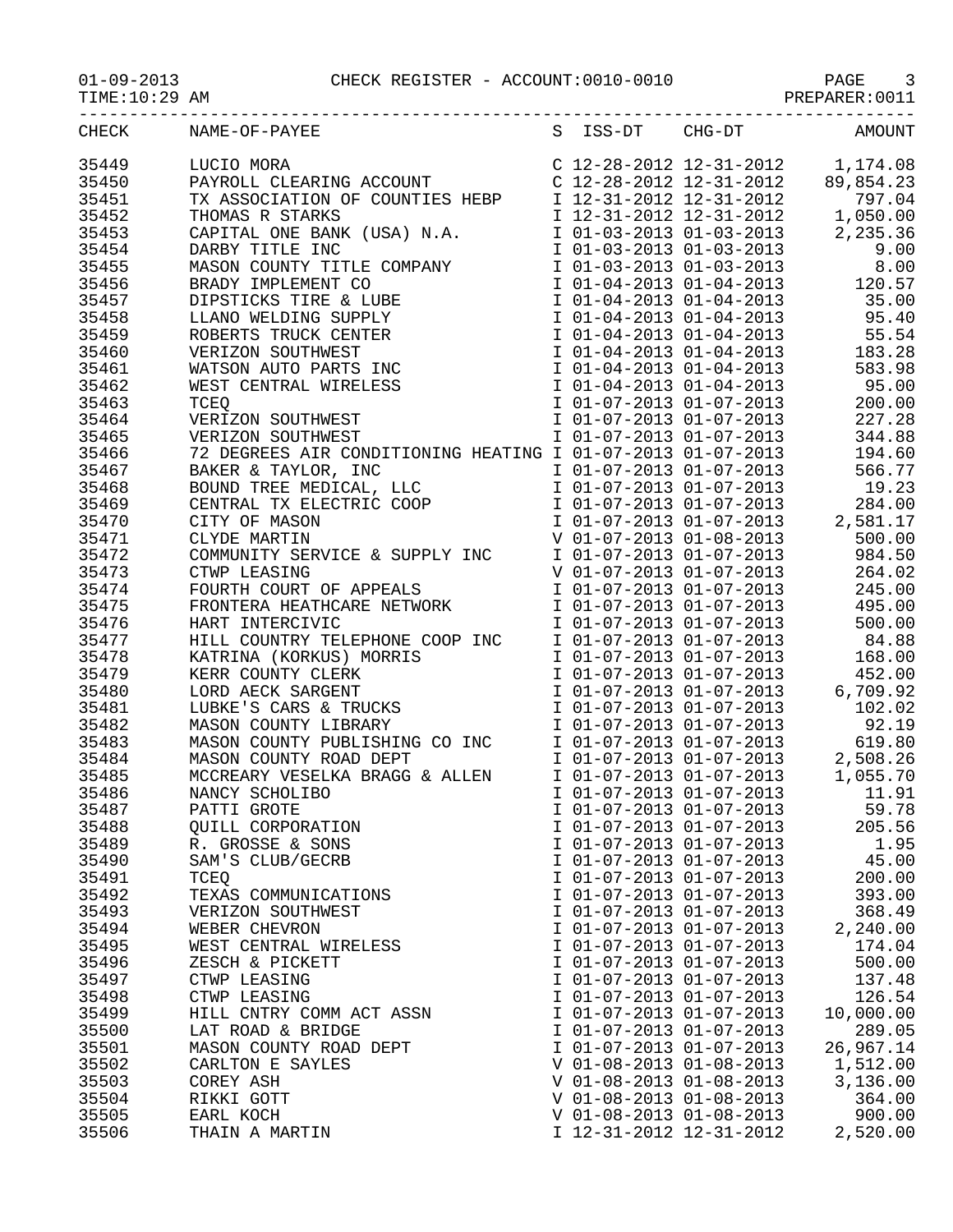| CHECK | NAME-OF-PAYEE    | S | ISS-DT                    | CHG-DT | AMOUNT   |
|-------|------------------|---|---------------------------|--------|----------|
| 35507 | THACH A MARTIN   |   | I 12-31-2012 12-31-2012   |        | 2,744.00 |
| 35508 | ELBA NAIL        |   | I 12-31-2012 12-31-2012   |        | 754.00   |
| 35509 | THAD MARTIN      |   | $I$ 12-31-2012 12-31-2012 |        | 1,248.00 |
| 35510 | COREY ASH        |   | I 12-31-2012 12-31-2012   |        | 3,136.00 |
| 35511 | RIKKI JEAN GOTT  |   | I 12-31-2012 12-31-2012   |        | 364.00   |
| 35512 | EARL KOCH        |   | I 12-31-2012 12-31-2012   |        | 900.00   |
| 35513 | CARLTON E SAYLES |   | I 12-31-2012 12-31-2012   |        | 1,512.00 |
| 35514 | CLYDE MARTIN     |   | I 12-31-2012 12-31-2012   |        | 500.00   |
|       |                  |   |                           |        |          |